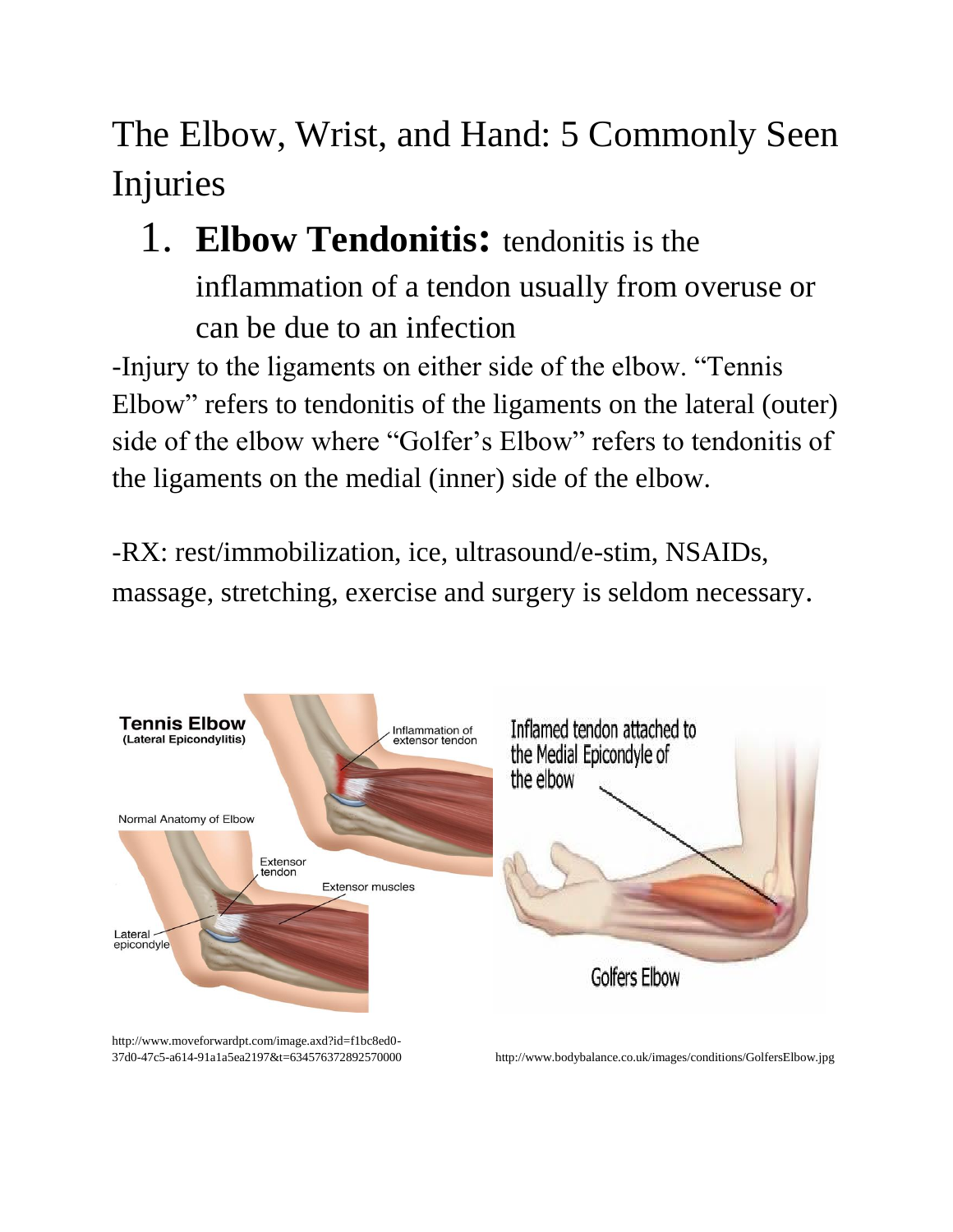## 2. **Forearm Fractures**

-Injury involving the radius and/or ulna bones of the forearm.

-Severity dependent upon number of bones involved, displaced vs non-displaced, or protruding through skin.

-RX: rest/immobilization, ice, NSAIDs, compression wrap, elevation, and/or surgery.







jpg/wrist\_fractures\_(colles\_\_smith)1348787658670.jpg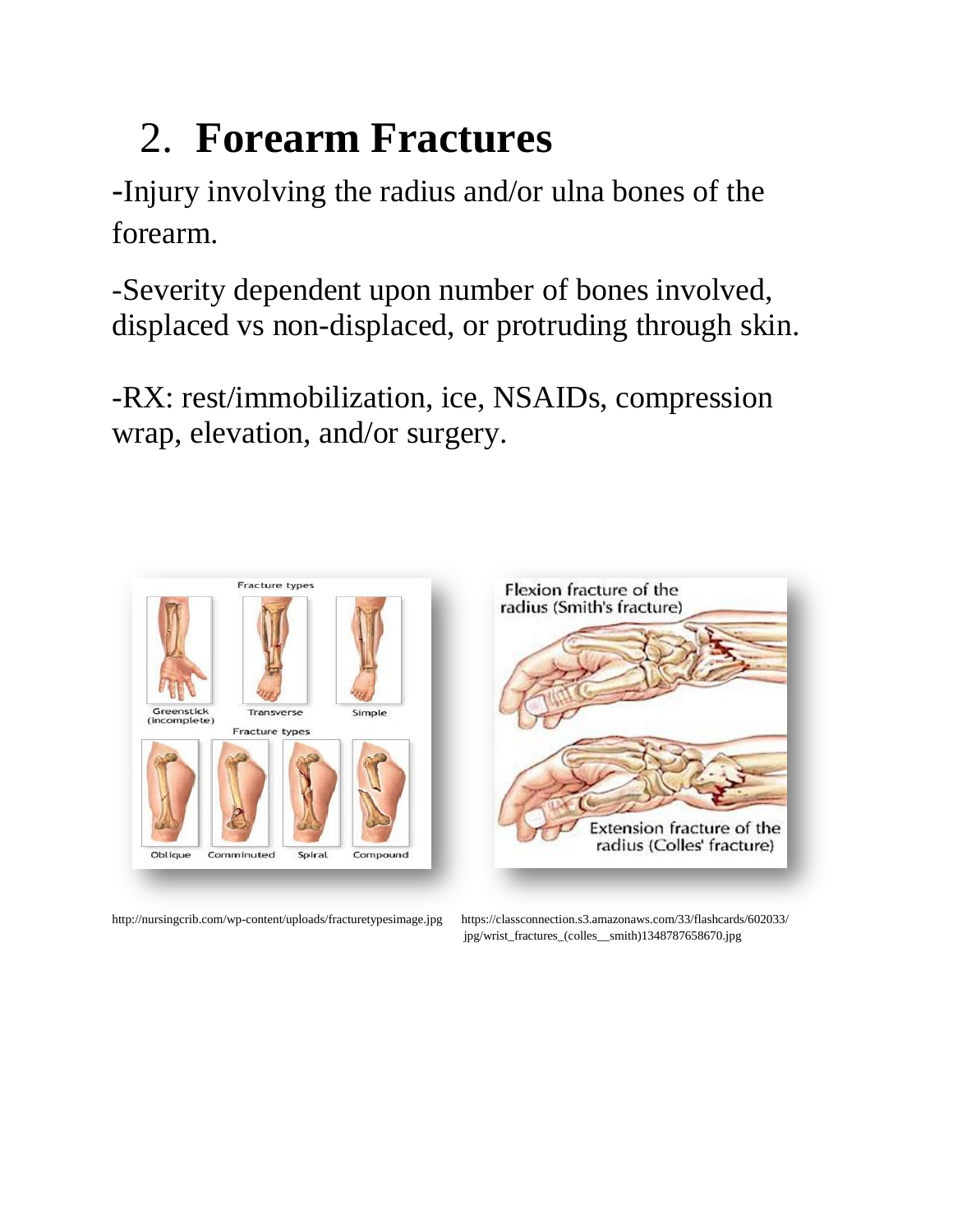## 3. **Finger/Hand Fracture**

-Injury involving the bones of the phalanges (finger), metacarpals, and carpal bones of the hand.

-Severity dependent upon type and location of fracture.

-RX: rest/immobilization, ice, NSAIDs, buddy taping, and/or surgery





 http://www.physio-pedia.com/images/8/84/Types\_of\_metacarpal http://www.summitmedicalgroup.com/media/db/relayhealth- . \_fractures.jpg images/finger.jpg



http://www.epainassist.com/images/Article-Images/WRIST-JOINT-FRACTURE.jpg